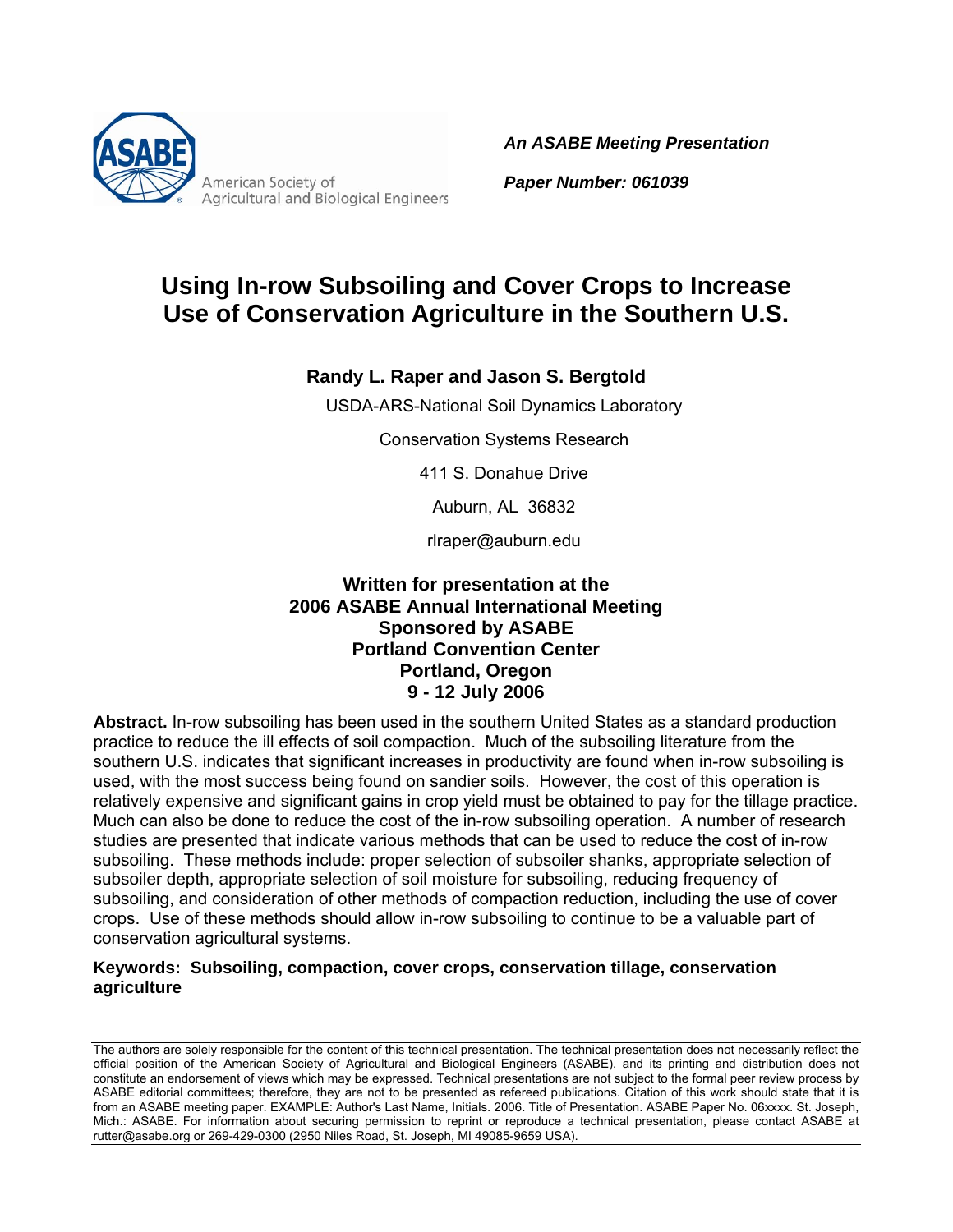#### **INTRODUCTION**

Soil compaction was only widely recognized as a possible limitation to crop yields in the early 1900's when large agricultural vehicles began to be used for agricultural production and compaction was more easily observed due to vehicle rutting. Reduced infiltration, increased ponding on the soil surface, reduced crop growth, and reduced production was often found in the ruts left from previous passes of tractors or implements. Thus, one of the two causes of soil compaction was diagnosed, i.e. vehicle traffic.

A second cause of soil compaction that was not as easily observed was a hardpan that can limit rooting and crop yields. Hardpans often have two causes: (1) repeated interaction with tillage equipment (typically discs or rotary tillers sometimes used for years at the same depth), and (2) naturally occurring layers that are caused by interactions of small and large soil particles that tend to eliminate porosity.

 excessively disturb the soil surface. The subsoiling process may leave soil unprotected by crop Tillage was first used and continues to be the most common method used to alleviate soil compaction. Disrupting the compacted soil profile often provides immediate visual relief to rutting. However, in many soil types and climatic regions, the damage caused by these tillage events probably outweighs the benefits associated with this process. Deep tillage (often referred to as subsoiling), while adequately disrupting compacted soil conditions, may residue and susceptible to rainfall that causes runoff and erosion. Also, excessive and unnecessary tillage decreases soil organic matter which provides many benefits for soils and crops including increased water storage capacity, reduced soil compaction, greenhouse gas sequestration, etc.(1995; Hudson, 1994; Thomas et al., 1996)

Subsoiling is defined as tillage below a depth of 35 cm (ASAE Standards, 1999). Soils compacted from traffic or natural processes often benefit greatly from subsoiling by creating larger pores that increase rooting and infiltration. The ability of a soil to benefit from subsoiling depends upon many factors including soil type, soil management, vehicle management, etc. Much research has been conducted that provides evidence about the overall benefit of subsoiling. However, some research has shown no overall positive benefits of subsoiling to crop productivity. Reasons for discrepancies in these research results consist of differences in equipment, climatic regions, cropping systems, management practices and soil types.

The combination of subsoiling and modern conservation tillage systems that emphasize large amounts of crop residues on the soil surface has allowed subsoiling to be conducted without increased runoff or soil erosion. Maximizing the amount of crop residue on the soil surface requires eliminating surface tillage and maximizing cover crop growth. In conservation systems, subsoiling is often conducted only in the row area instead of broadcast over the entire field. It is then referred to as in-row subsoiling or strip-tillage. If appropriate measures are taken to minimize surface disturbance caused by subsoiling, in-row subsoiling can be a valuable resource to combat soil compaction.

However, with rapidly escalating fuel prices, many producers have questioned the continued use of in-row subsoiling due to the overall expense of the tillage practice. Planning budgets (Mississippi State University Department of Agricultural Economics, 2006) estimate the total cost of using a 4-row Paratill/Bedding operation on a 1-m spacing to be \$33.52/ha for 2005 which has increased significantly from \$26.31/ha in 2003 and \$27.45/ha in 2004. More than 28.9% of the total cost of subsoiling in 2005 is attributed to fuel costs which were \$8.40/ha. Other components of the total cost of subsoiling included labor (\$7.24/ha), repair and maintenance (\$3.18/ha), and fixed costs (\$14.70/ha).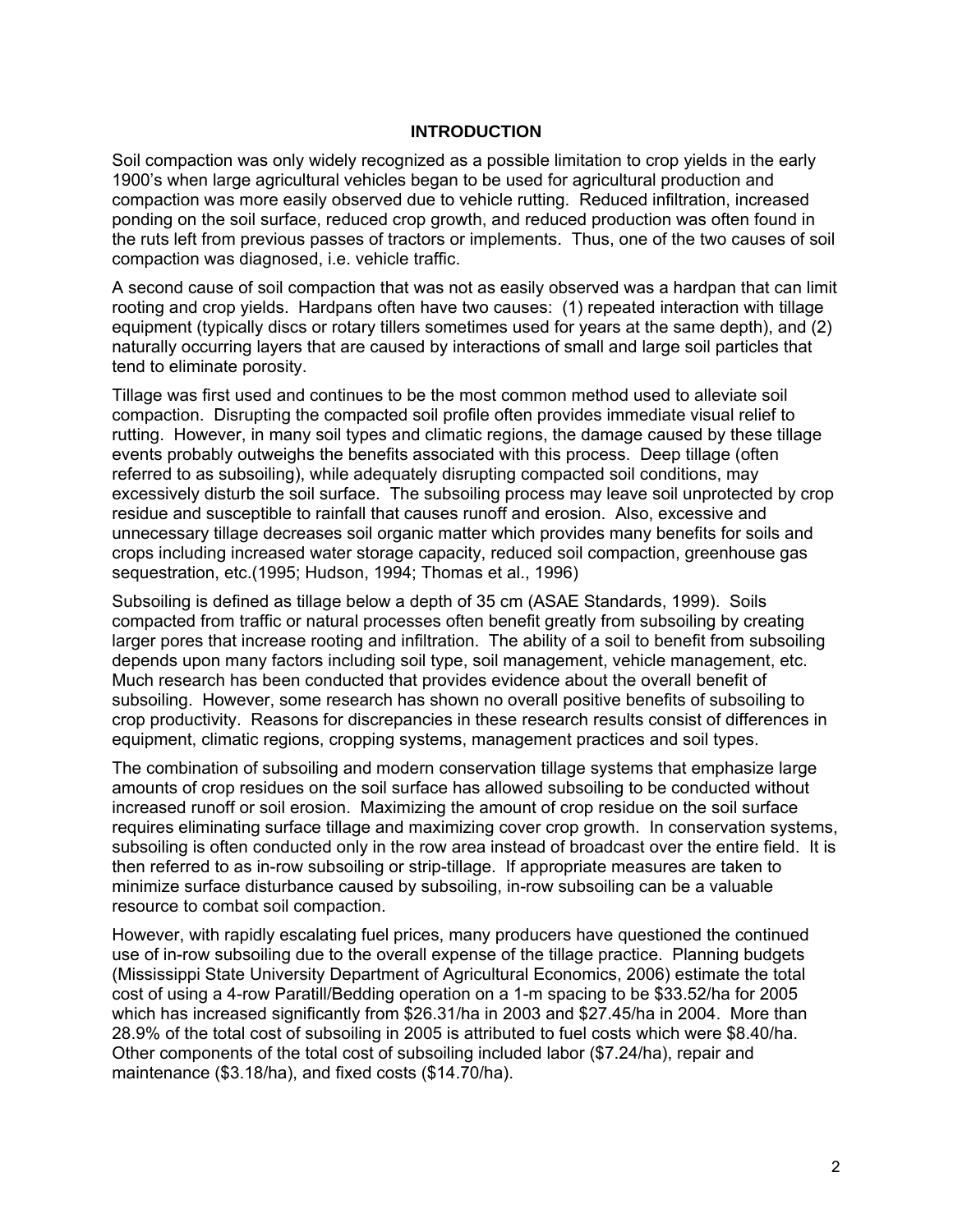Reducing energy requirements of subsoiling emerges as the most likely method of reducing the overall cost of this operation. Therefore, our objective was to examine the pertinent literature on subsoiling that has been conducted in the Southeastern U.S. and to suggest opportunities to increase the effectiveness of subsoiling while minimizing energy requirements associated with its use.

## **IN-ROW SUBSOILING BENEFITS FOR SOILS AND CROPS**

Campbell et al. (1974) studied the effect of subsoiling to a 0.38 m depth in sandy loam soils in South Carolina. They found that subsoiling adequately disrupted the A2 horizon, reduced soil strength, increased infiltration, and increased rooting depth. Reicosky et al. (1977) noted several studies that pointed to increased crop yields and reduced soil strength owing to subsoiling. However, most of these studies gave little cropping information and it is assumed that conventional tillage practices were employed. They also noted some acid subsoils in the Southeast that might contain toxic levels of soluble aluminum would not benefit from deep tillage. Deep placement of lime might be useful to overcome this soil limitation.

Threadgill (1982) conducted a study over 4 years on a sandy loam soil in Georgia that evaluated the long-term effects of soil strength reduction caused by subsoiling to a depth of 0.36-0.38 m. He concluded that soil strength was reduced for one year but was not detected after the second year. He advocated the use of a controlled-traffic system as a method of increasing the longevity of reduced soil strength.

Box and Langdale (1984) evaluated the effect of subsoiling in a sandy loam soil in Georgia. Subsoiling was conducted with points which were 6.4 cm wide and at a depth of 0.36 m. In-row subsoiling and irrigation treatments were found to significantly increase grain yields. However, the effect of irrigation was much greater as it provided a 56% increase in yield while in-row subsoiling provided a 10% increase in yield.

Busscher et al. (1986) also studied the longevity of subsoiling on a loamy sand soil in South Carolina. A non-parabolic angled forward shank that was 20-mm wide and had a 65-cm wide point was used to disrupt soil compaction down to depths of 0.5-0.6 m. One year following subsoiling, the evidence of the previous year's tillage was found, but the soil strength had increased to levels of 1.5-2.5 MPa which were root-limiting. They advised that annual subsoiling was a mainstay of all cropping systems in the Southeastern Coastal Plain.

Touchton et al. (1986) found that in a two-year study in Alabama, in-row subsoiling gave different results on two soil types. On a sandy loam soil, in-row subsoiling was conducted prior to planting by pulling a shank through a soil which had a root-restricting hardpan at a 0.2-m depth. In-row subsoiling was conducted at a depth of 0.3 m. On a silt loam soil, which had no hardpan, in-row subsoiling was conducted at a 0.200-m depth prior to planting. Results on the sandy loam soil showed that in-row subsoiling produced the highest cotton yields for both years of the study, while results for the silt loam soil only showed significantly higher yields for in-row subsoiling for one year of the study.

Busscher et al. (1988) studied in-row subsoiling on a loamy sand in South Carolina for two years. They used three subsoilers to unspecified depths: Brown-Harden Super Seeder<sup>1</sup> (Ozark, AL), Tye Paratill™ (currently manufactured by Bigham Brothers Inc., Lubbock, TX), and Kelly Manufacturing Company subsoiler (KMC; Tifton, GA). Soil strength was evaluated with and without surface tillage. All three implements effectively disrupted compacted subsoil but a reduced stand establishment (67%) was found for the non surface-tilled treatments. The

 <sup>1</sup>The use of company names or tradenames does not indicate endorsement by USDA-ARS.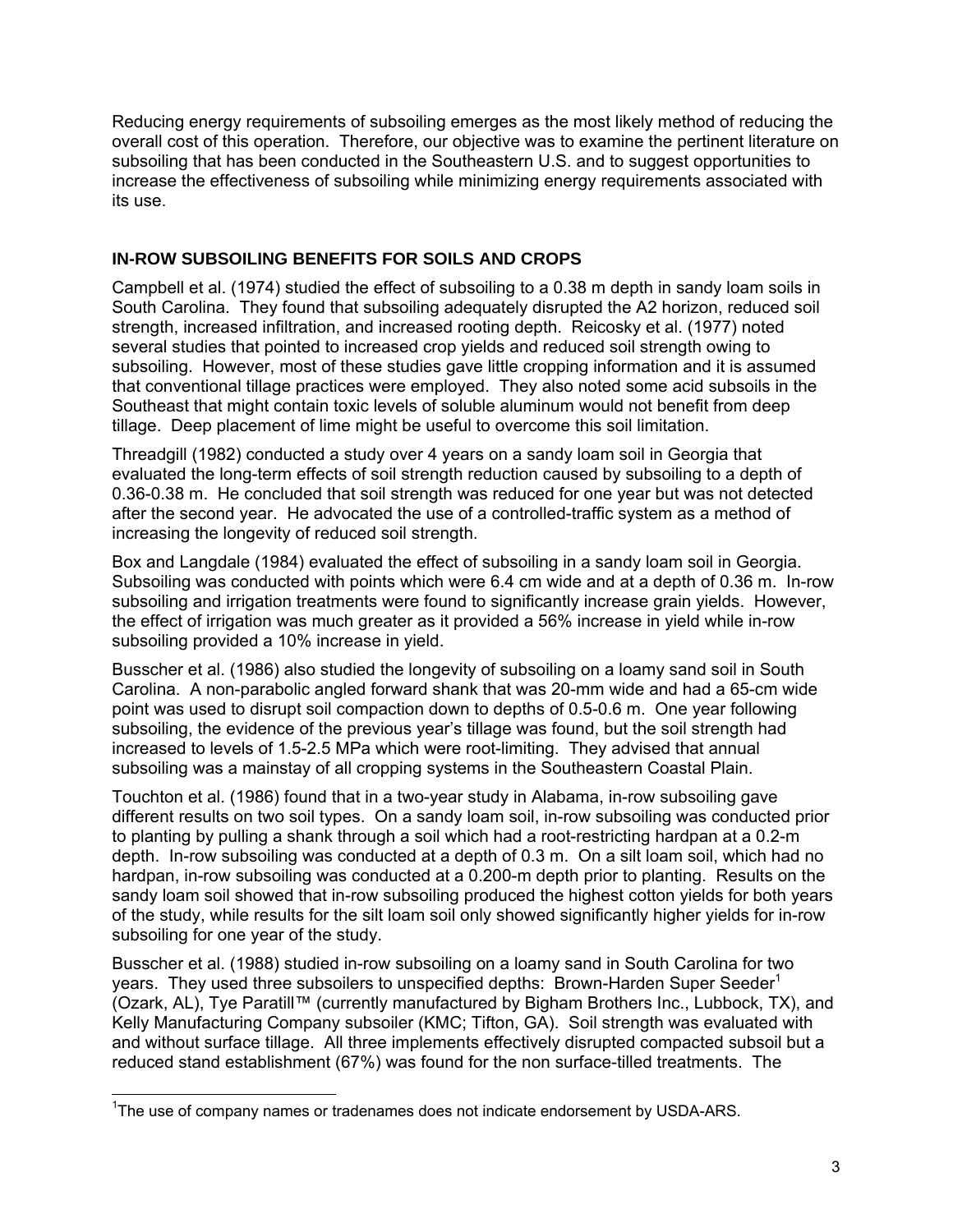narrower KMC subsoiler provided a narrower zone of disruption because the shank was 32 mm wide with a 32-mm wide point. The wider shank of the Super-Seeder (50 mm) and wider point (73-mm) provided a larger disrupted area and overall lower soil strength.

Clark et al. (1993) evaluated the use of a Paratill™ on a clay soil in Georgia. Grain sorghum was no-till planted into wheat residue each year of a two-year study. Six shanks with equal spacing of 61 cm were pulled approximately 0.3 m deep. Soil strength was found to increase significantly in the 0.14-0.21-m depth range as the frequency of the use of the Paratill™ also increased. This result further indicates that this operation may need to be performed in this soil on an annual basis.

Mullins et al. (1997) evaluated the effect of in-row subsoiling on a silt loam soil in northern Alabama, as well as sandy loam and sandy clay loam soils in central Alabama. Subsoiling was conducted with a deep fertilizer applicator described by Tupper and Pringle (1986) to a depth of 0.38 m. In-row subsoiling caused a 22% increase in cotton yield over the three-years of the study for the sandy loam soil. In all other soil types, no significant benefit of subsoiling was found on crop production.

Smith (1995) used a controlled-traffic system to evaluate the effect of subsoiling in the fall in a clay soil in Mississippi. Subsoiling was conducted after harvest with a parabolic subsoiler to a depth of 40 cm on 50-cm centers. Row spacing of cotton was 1 m. When irrigation was not present, yield increases averaged 15%. When irrigation was present, yield increases averaged 8%. Using soybeans instead of cotton in this same experiment, Wesley and Smith (1991) found dramatically increased yields, 73-132% higher when compared to non-irrigated check treatments.

Busscher and Bauer (2003) studied the relationship between soil strength and cotton yield in a controlled traffic system on a loamy sand in South Carolina. Subsoiling was conducted with a KMC subsoiler to a depth of 0.4 m. This shank was 2.5 cm wide and was angled forward by 44°. Soil strength was reduced by subsoiling and this coincided with an increase in root growth. However, cotton yield was not influenced by subsoiling. The positive effects of a rye cover crop were also noted even though increased yields did not result.

Raper et al. (1994) used soil strength to measure the effects of subsoiling and controlled traffic on a sandy loam soil in Alabama five years after the experiment was initiated. One of the initial tillage treatments consisted of using a Deere & Co. (Moline, IL) V-frame subsoiler operating on 0.25 m centers to completely disrupt the soil profile down to a depth of 0.5 m. Another tillage treatment consisted of using a KMC in-row subsoiler to a depth of 0.4 m prior to planting. Traffic was eliminated on half of the plots using an experimental wide-frame tractive vehicle which could span a distance of 6 m. Results from this study showed that when in-row subsoiling was used on an annual basis, recompaction caused by traffic was not found to affect crop yields (figure 1). The advantages normally attributed to controlled traffic did not materialize due to the annual disruption provided by in-row subsoiling. Another study that was conducted using the same tillage treatments (Raper et al., 1998) concluded that when traffic was not controlled, the plots that received the initial complete disruption treatment with the V-frame subsoiler recompacted similar to plots that had never been subsoiled (figure 2).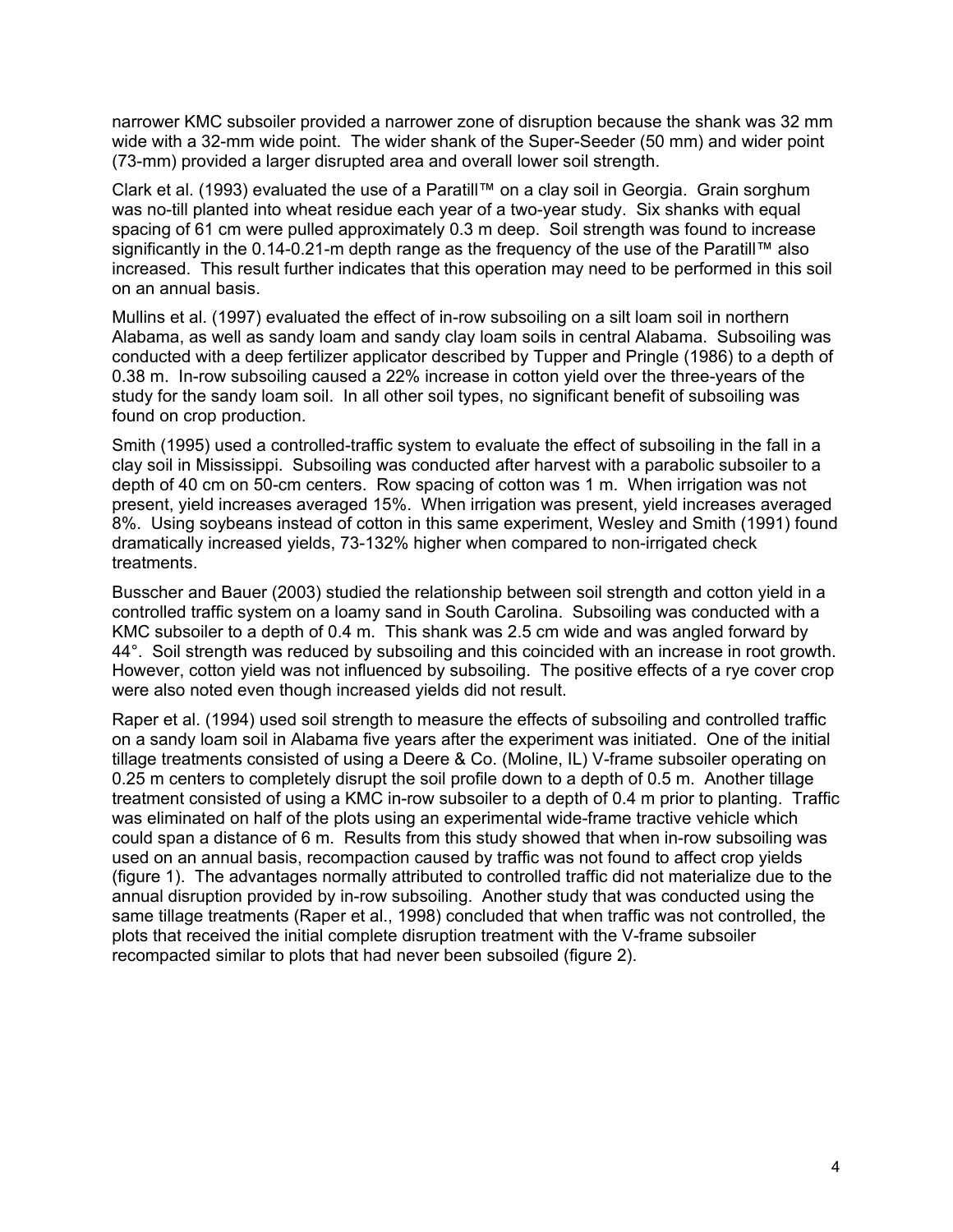

Figure 1. Cone index isoprofiles (MPa) showing the effect of annual in-row subsoiling without the presence of traffic (left) and with the presence of traffic (right) (from Raper et al., 1998).



Figure 2. Cone index isoprofiles (MPa) showing the effect of the complete disruption conducted 5 years earlier without traffic (left) and with traffic (right) (from Raper et al., 1998).

Schwab et al. (2002) conducted an experiment on a silt loam soil in Alabama to evaluate nonversion subsoiling. Subsoiling was conducted with a Paratill™ to a depth of 0.45 m or a KMC subsoiler to a depth of 0.43 m. Results from this experiment indicated that non-inversion subsoiling or in-row subsoiling conducted in the fall of the year resulted in the highest seed cotton yields; 16% greater than conventional tillage and 10% greater than strict no-tillage. Significant compaction reduction was found with both subsoiling treatments, contributing to the increased seed cotton yields.

Truman et al. (2003) evaluated rainfall infiltration and runoff on the same plots that Schwab et al. (2002) used on the silt loam soil in Alabama. They conducted rainfall simulation experiments during fall and summer months and measured infiltration and runoff at the end of 1 and 2 hour time periods. They concluded that no-till /Paratill™/rye plots had 34% to ten times less runoff than from other tillage systems, while conventional-till plots had 1.5 to 5.4 times more soil loss than from other tillage systems (figure 3). Subsoiling with the Paratill™ had more influence on runoff and soil loss than surface cover did in these soils. They recommended that a no-till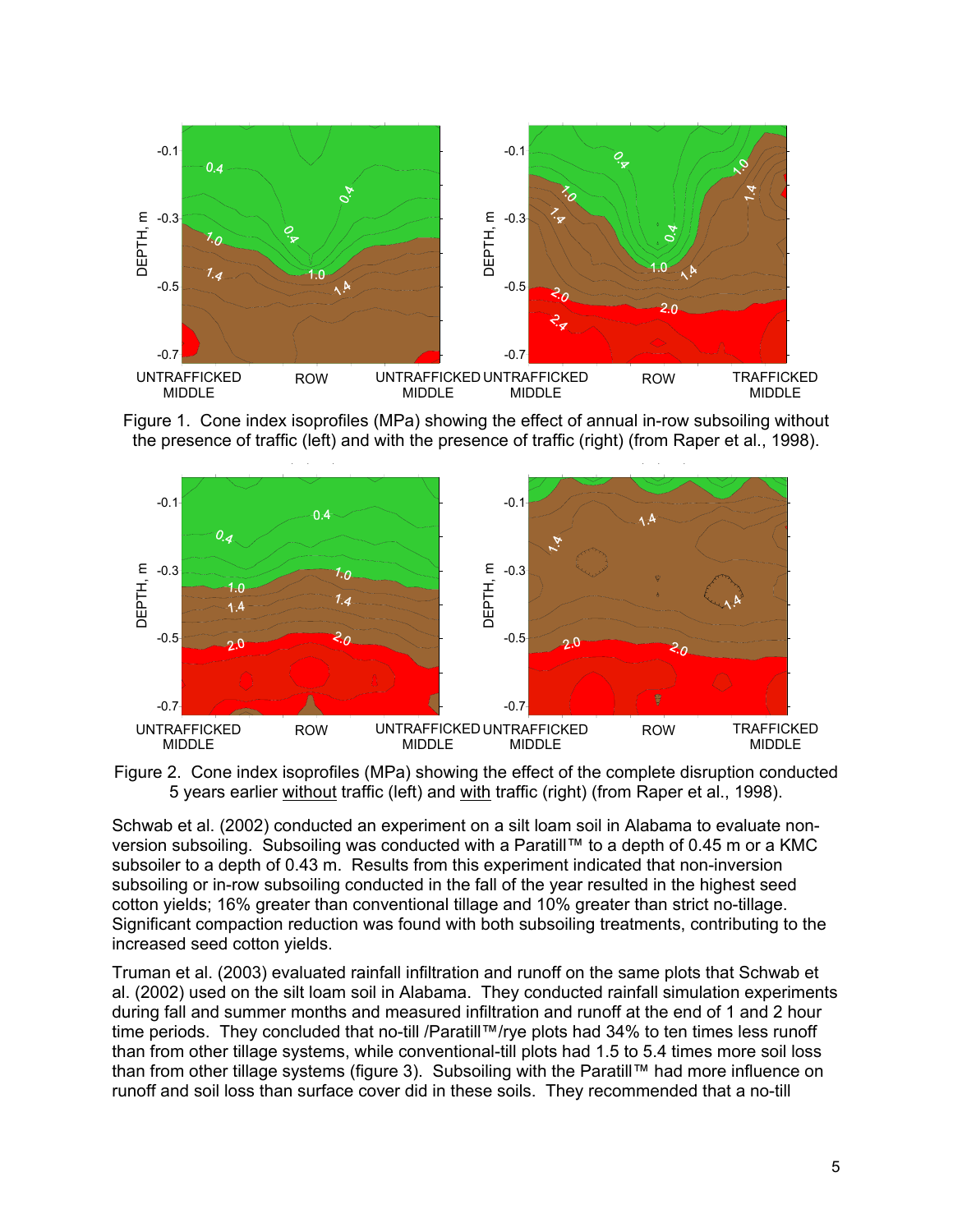system combined with the use of the Paratill™ in the fall and a rye cover was the best system to increase infiltration and plant available water, while reducing runoff and soil loss for the Tennessee Valley region.



Figure 3. Percent infiltration measured during the second hour of rainfall infiltration studies on a silt loam soil in Alabama with and without cover crops (from Truman et al., 2003).

Self-Davis et al. (1996) conducted one of the few studies involving subsoiling in pastures. They evaluated the use of a Paratill™ and an Aer-way (Wylie, TX) pasture renovator in a study in Alabama on a sandy loam soil. Tillage was conducted down to a depth of 0.32 m with the Paratill™. These methods of renovation tillage effectively loosened the compacted soil and caused an increase in dry matter production, but recompaction by cattle traffic caused the bulk density to return to values similar to those measured prior to renovation treatments.

Baumhardt and Jones (2002) conducted a study on a semiarid clay loam soil in Texas where they evaluated the effect of non-inversion subsoiling on soil strength. They found decreased cone index and bulk density. Stubble-mulch tillage conducted following Paratill™ subsoiling diminished the benefits afforded to cone index and bulk density in this study.

One of the major reasons to subsoil is to extend rooting depth into the soil profile where soil moisture is more readily available. However, if moisture is made available to the plants by other means (irrigation or frequent rainfall) it is possible that subsoiling will have little effect. This hypothesis was verified in a study conducted by Camp and Sadler (2002) examining a sandy loam Coastal Plains soil. They found that irrigation increased corn yields all years between 8 135% while subsoiling increased yield in only two years by 4-6%.

Coates (1997) also studied the effects of subsoiling and irrigation in a silt loam soil in Arizona. Subsoiling was conducted with a triplex subsoiler following a cotton stalk puller. Neither plant counts nor crop yields were affected by subsoiling when the field was irrigated.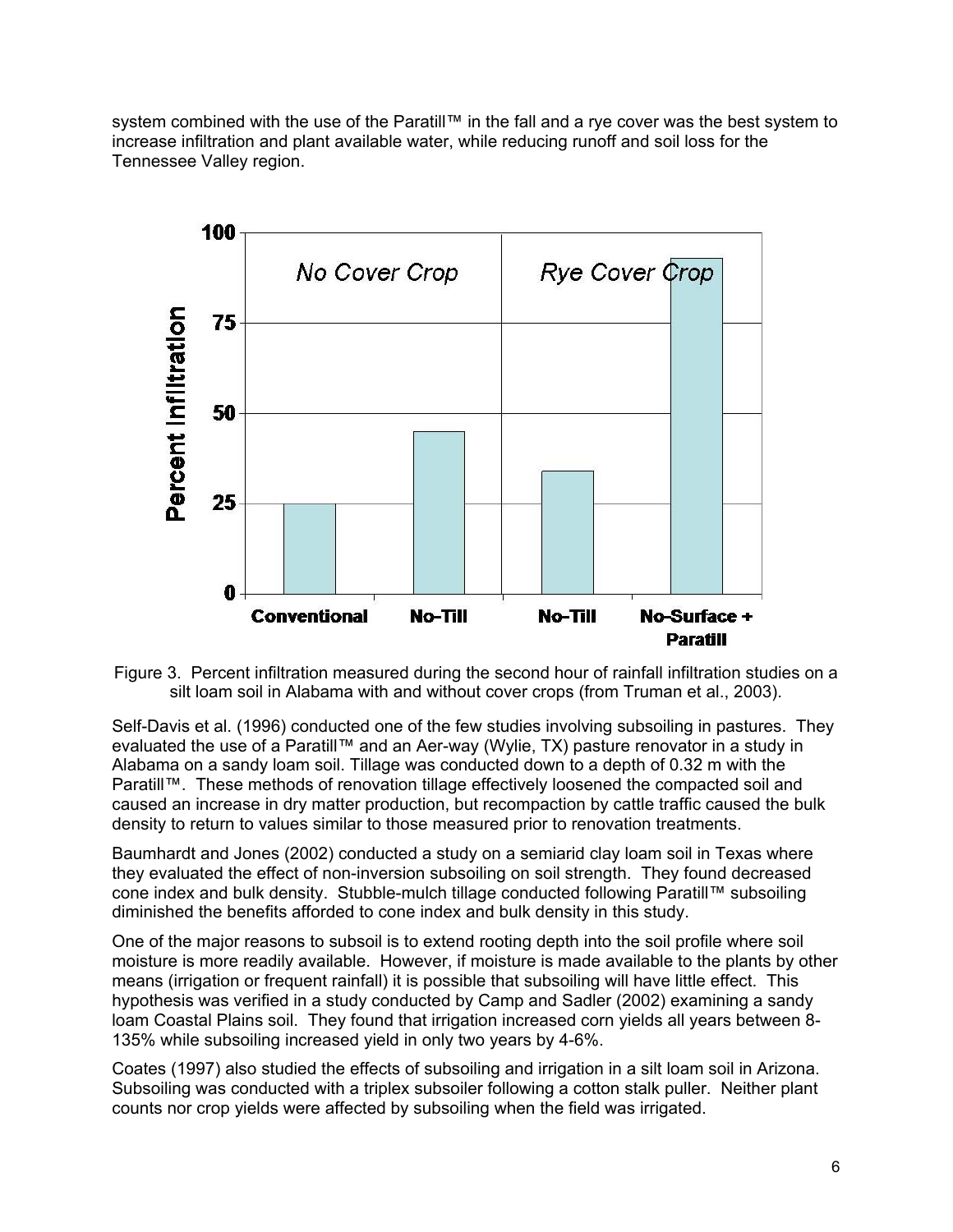## **INCREASING EFFECTIVENESS AND REDUCING COSTS OF IN-ROW SUBSOILING**

As illustrated by the previous studies, subsoiling is a valuable tillage practice that has proven effective to reduce soil compaction, increase infiltration, reduce runoff, and increase crop yields on some soil types. These benefits are usually afforded to soil and plants managed in conventional or conservation systems. However, the use of subsoiling in conservation systems requires that extra measures be taken to reduce soil disturbance and maximize residue coverage. The choice of shank and choice of tillage depth may prove of extreme importance in making decisions about whether or not subsoiling is a viable option for conservation systems. Particularly with higher fuel prices that producers must now pay, the cost of subsoiling should be minimized using every method available.

#### **Reducing draft force through shank selection**

The shape and use of subsoiler shanks can vary greatly for conservation systems. Nichols and Reaves (1958) studied several shapes of subsoilers in the soil bins of the USDA-ARS National Soil Dynamics Laboratory (NSDL) in Alabama (figure 4). The shape of the subsoilers ranged from a straight configuration to a deeply curved configuration. Their research indicated that subsoilers with the most curvature required the least amount of energy. They also indicated similar amounts of soil breakup for all tool shapes. However, other experiments in sandy loam soils found that straight shanks mounted at an inclination to the vertical gave reduced draft measurements compared to a curved subsoiler.



Figure 4. Subsoiler shanks used in studies to evaluate the effect of curvature on subsoiling forces (from Nichols and Reaves, 1958).

One limitation that curved shanks have is that they are designed to operate at a single depth (figure 5) while inclined shanks are equally effective at all depths (Gill and Vanden Berg, 1966). Considering the concept of site-specific subsoiling which may require subsoilers to operate at different depths, Raper (2005) conducted an experiment to compare straight and curved subsoilers operating at depths of 0.23, 0.30, and 0.38 m in a sandy loam soil and a clay loam soil in the soil bins of the NSDL. He determined that the angled shank took 7-16% less force in the sandy loam soil and 7-14% less force in the clay loam soil.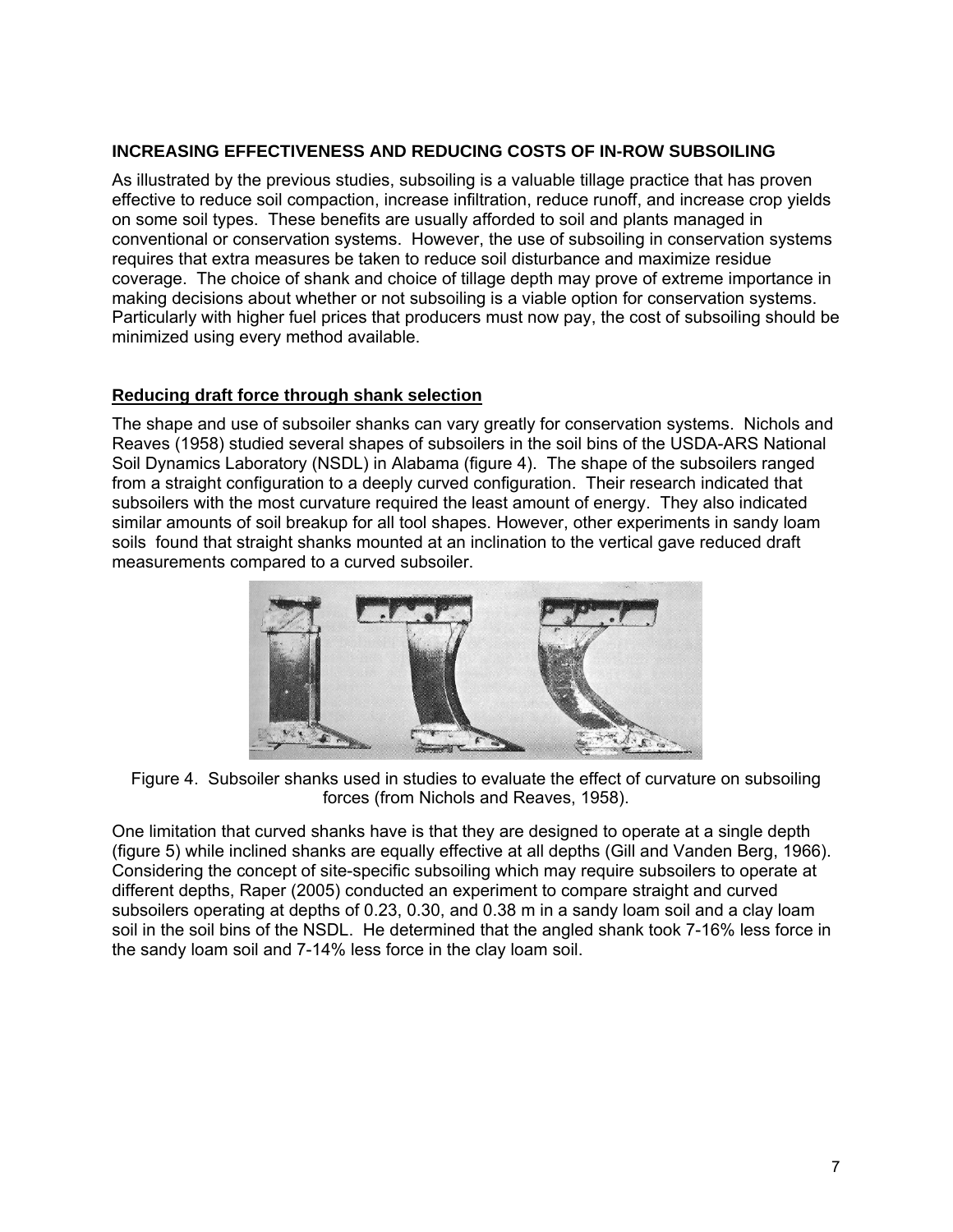

Figure 5. Subsoiling depth effect on soil disruption caused by curved subsoilers. Shallow subsoiling with appropriate curvature (A), deep subsoiling with curvature too depth to reduce forces (B), and deep subsoiling with appropriate curvature (C) (from Gill and Vanden Berg, 1966).

Raper (2002) compared several shanks in the sandy loam soil and clay loam soil bins at the NSDL in Alabama to evaluate surface and belowground disturbance as well as differences in draft and vertical forces (figure 6). Seven shanks were tested: (1) Deere and Co. straight shank (32 mm thick) and is currently used on the John Deere 955 Row Crop Ripper with a narrow point of 70 mm (SDN), (2) same Deere and Co. shank with a wide 178 mm point (SDW), (3) a KMC shank with an angle of 45° (SK45), (4) a KMC shank with a more passive angle of 15° degrees (SK15W), (5) a KMC shank with an angle of 45° and a flexible wing attached to the rear of the shank (SK45W), (6) a Paratill™ (BBP), (7) a Terratill™™ (BBT), and (8) a Worksaver TerraMax™ (Litchfield, IL) (BWT). The first five shanks were straight but angled with the horizontal while the last three shanks were of bentleg design. The tillage depth was 0.33 m for all shanks. Contrary to popular opinion, the results showed that the bentleg shanks had the lowest draft requirements with the KMC shank at a  $45^{\circ}$  also performing quite well (Table 1). The largest belowground disruption was caused by the Deere shank with the wide point. The minimum aboveground disruption was caused by the Paratill™ and Terramax<sup>™</sup> shanks.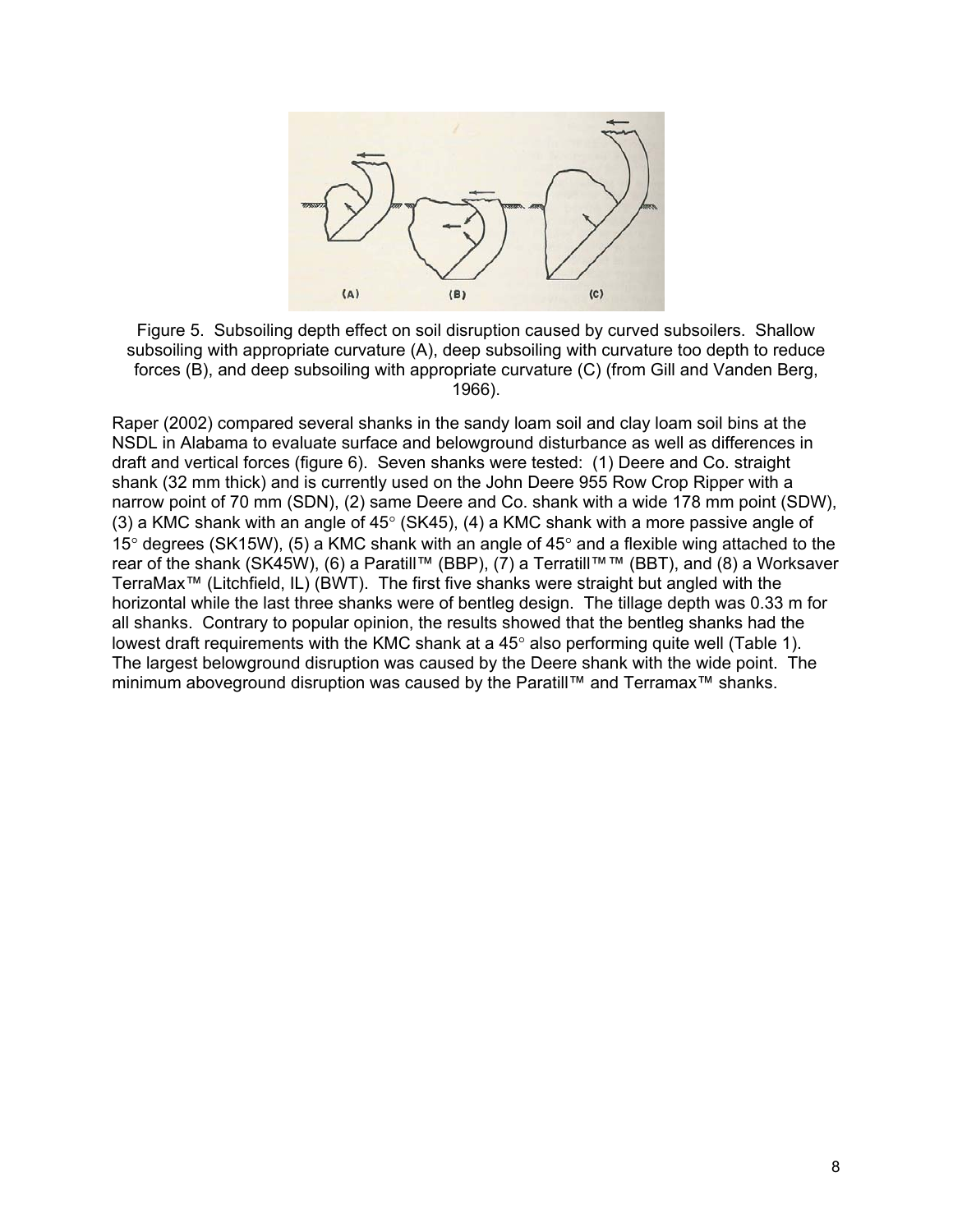

Figure 6. Bentleg shanks (lower) and angled shanks (upper two rows) that were used in soil bin experiment at NSDL in Auburn, AL (from Raper, 2002).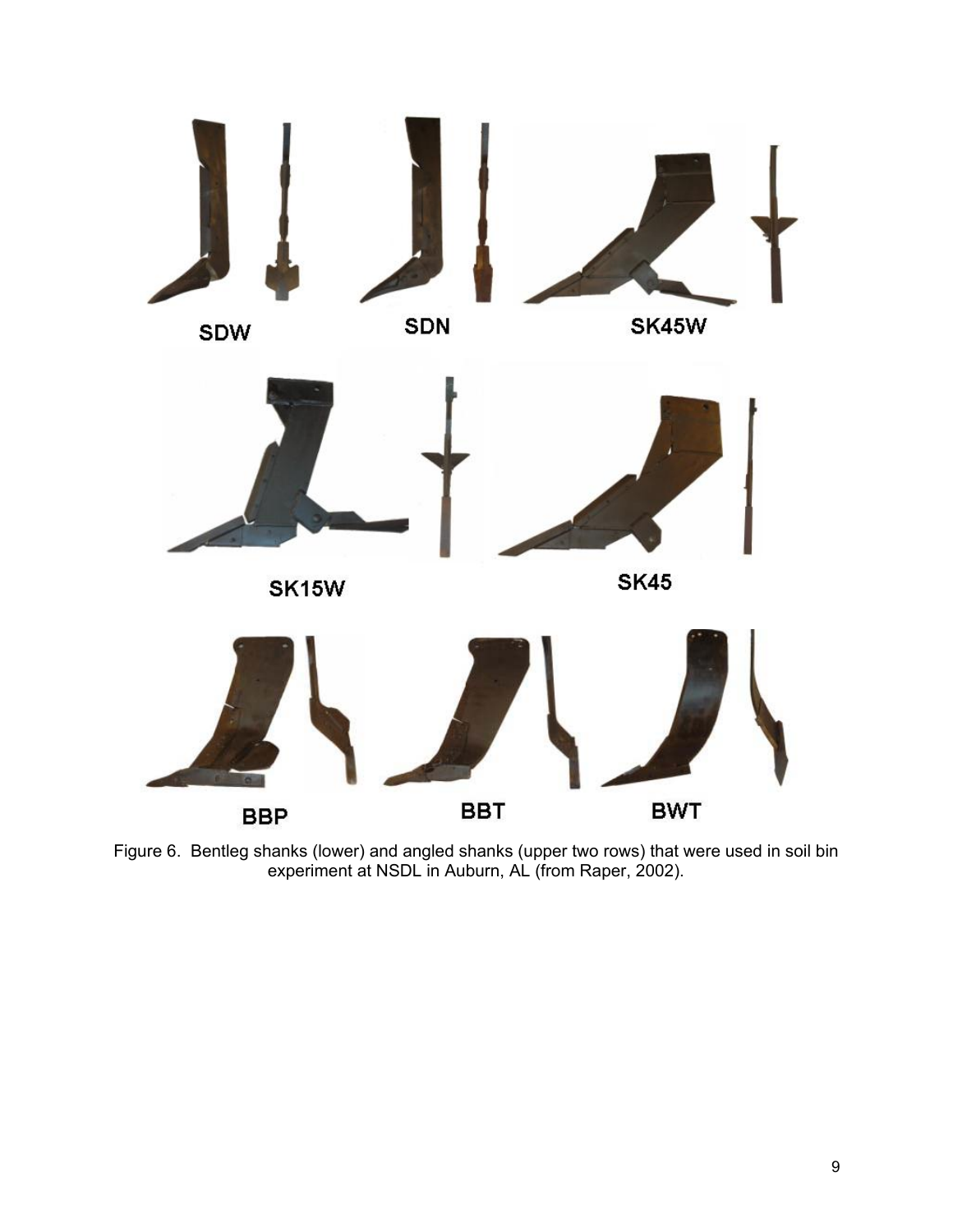|                            | <b>Draft force</b><br>(KN) | <b>Aboveground Disruption</b><br><b>Cross-sectional Area</b><br>$(m^2 \times 10^{-3})$ | <b>Belowground Disruption</b><br><b>Cross-sectional Area</b><br>$(m^2 \times 10^{-3})$ |  |  |  |  |
|----------------------------|----------------------------|----------------------------------------------------------------------------------------|----------------------------------------------------------------------------------------|--|--|--|--|
| Norfolk sandy<br>loam soil |                            |                                                                                        |                                                                                        |  |  |  |  |
| <b>SDW</b>                 | $8.72 \text{ ac}^2$        | 43.5a                                                                                  | 105.7a                                                                                 |  |  |  |  |
| <b>SDN</b>                 | 9.25a                      | 35.9 b                                                                                 | 74.8 b                                                                                 |  |  |  |  |
| SK45W                      | 7.77 cd                    | 32.4 bc                                                                                | 74.6 b                                                                                 |  |  |  |  |
| SK15W                      | 8.99 a                     | 33.3 bc                                                                                | 88.5 b                                                                                 |  |  |  |  |
| <b>SK45</b>                | 8.02 bc                    | 36.0 b                                                                                 | 82.4 b                                                                                 |  |  |  |  |
| <b>BBP</b>                 | 5.85f                      | 30.0 c                                                                                 | 88.0 b                                                                                 |  |  |  |  |
| <b>BBT</b>                 | 7.22 de                    | 34.8 b                                                                                 | 88.1 b                                                                                 |  |  |  |  |
| <b>BWT</b>                 | 6.72 e                     | 28.8 c                                                                                 | 80.3 b                                                                                 |  |  |  |  |
| Decatur clay<br>loam soil  |                            |                                                                                        |                                                                                        |  |  |  |  |
| <b>SDW</b>                 | 13.14a                     | 53.1a                                                                                  | 127.8 a                                                                                |  |  |  |  |
| <b>SDN</b>                 | 11.58 abc                  | 46.7 b                                                                                 | 112.2 b                                                                                |  |  |  |  |
| SK45W                      | 12.79 ab                   | 45.0 bc                                                                                | 110.9 bc                                                                               |  |  |  |  |
| SK15W                      | 12.29 ab                   | 42.7 bcd                                                                               | 92.5 <sub>d</sub>                                                                      |  |  |  |  |
| <b>SK45</b>                | 10.20 cd                   | 39.9 de                                                                                | 94.6 d                                                                                 |  |  |  |  |
| <b>BBP</b>                 | 10.15 cd                   | 36.3 e                                                                                 | 102.8 bcd                                                                              |  |  |  |  |
| <b>BBT</b>                 | 11.08 bcd                  | 41.6 cd                                                                                | 95.8 cd                                                                                |  |  |  |  |
| <b>BWT</b>                 | 9.65d                      | 39.7 de                                                                                | 107.5 bcd                                                                              |  |  |  |  |

Table 1. Tillage forces for the Norfolk sandy loam soil and the Decatur clay loam soil. Shaded zones indicate the statistically best shanks for each parameter (from Raper, 2002).

<sup>2</sup>Letters indicate LSD statistical differences at the 0.10 level.

As a follow up experiment, Raper (2004) conducted an experiment in a loamy sand soil using three shanks, the Paratill™, the Terramax™, and the KMC 45° subsoiler. Depths of subsoiling were 0.2, 0.3, and 0.4 m. The results from this experiment showed that near the soil surface, the KMC subsoiler reduced bulk density better than the other shanks while at deeper depths, the Paratill™ excelled in loosening the soil profile. Reduced subsoiling forces were found for reduced depths of subsoiling but no differences in draft were found for the different implements. Greater surface disruption was found for the KMC subsoiler. Increased belowground disruption was found with the Paratill™ than with the Terramax™ or the KMC subsoiler.

Based on the soil bin experiments, savings in draft force between  $27 - 37\%$  can be achieved by appropriate selection of subsoiler (Raper, 2005). Using several reasonable assumptions, we can estimate the amount of fuel that could be conserved by proper subsoiler selection. These assumptions include: (1) JD 8310 tractor used for in-row subsoiling operation capable of delivering 133 kW drawbar power, (2) 4-shank Paratill subsoiler with 1-m row spacing, and (3) 8 km/hr in-row subsoiling speed. Based on these assumptions and data obtained from the Nebraska Tractor Testing Facility for the JD 8310 tractor (Leviticus et al., 1995), the total amount of fuel estimated to be used for four shanks of the maximum draft force (13.14 kN) found by Raper (2005) was 36.07 l/hr (Table 2). If the average draft force reduction for proper in-row subsoiler selection was 32%, the estimated fuel usage would be 27.72 l/hr. The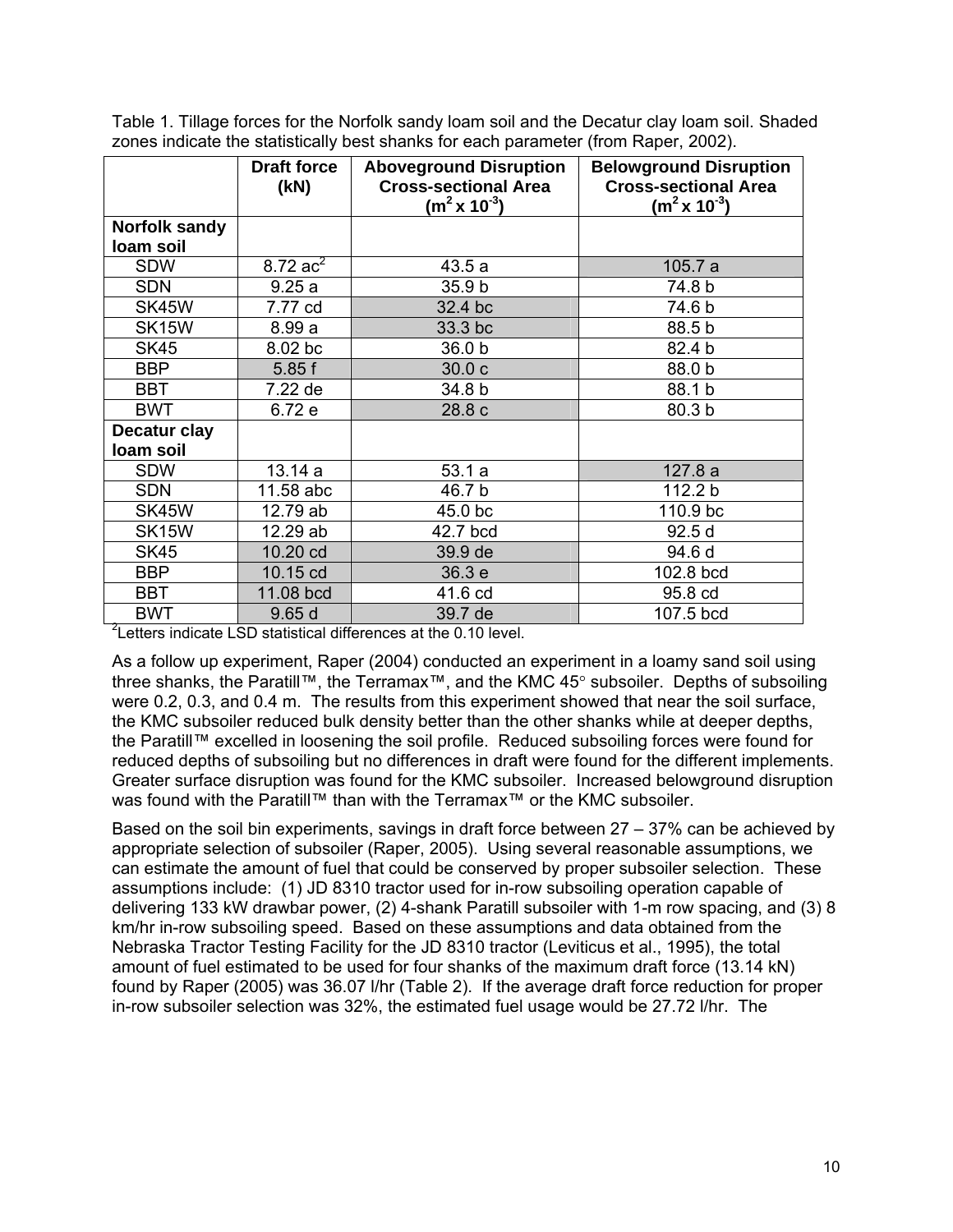reduction in fuel usage would be 23% and could reduce the fuel portion cost of subsoiling by \$2.26/ha to a total cost of subsoiling of \$27.18/ha.<sup>2</sup>

|                  | <b>Estimated Draft Force</b><br>(kN) |                                     | <b>Fuel Usage</b><br>(1/hr) |                 |                                   | Calculated                        |
|------------------|--------------------------------------|-------------------------------------|-----------------------------|-----------------|-----------------------------------|-----------------------------------|
|                  | Percent<br>Reduction                 | Cumulative<br>Estimate <sup>1</sup> | Total<br>Used <sup>1</sup>  | Savings<br>(% ) | Cumulative<br>Savings<br>$(\%)^1$ | <b>Subsoiling Cost</b><br>(\$/ha) |
| Worst-           |                                      |                                     |                             |                 |                                   |                                   |
| Case             |                                      | 52.56                               | 36.07                       |                 |                                   | 33.52                             |
| <b>Efficient</b> |                                      |                                     |                             |                 |                                   |                                   |
| Shank            |                                      |                                     |                             |                 |                                   |                                   |
| Selection        | 32                                   | 35.74                               | 27.72                       | 23              | 23                                | 31.57                             |
| Reduced          |                                      |                                     |                             |                 |                                   |                                   |
| Tillage          |                                      |                                     |                             |                 |                                   |                                   |
| Depth            | 41                                   | 21.09                               | 20.27                       | 27              | 44                                | 29.83                             |
| Proper           |                                      |                                     |                             |                 |                                   |                                   |
| Soil             |                                      |                                     |                             |                 |                                   |                                   |
| Moisture         | 28                                   | 15.18                               | 17.24                       | 15              | 52                                | 29.12                             |
| Annual           |                                      |                                     |                             |                 |                                   |                                   |
| Shank            |                                      |                                     |                             |                 |                                   |                                   |
| Alignment        | 9                                    | 13.82                               | 16.54                       | 4               | 54                                | 28.96                             |

Table 2. Estimated draft force reductions, fuel usage, fuel savings, and subsoiling costs when appropriate conservation measures are taken.

 $1$  Each entry is a cumulative total as you go down the column. Each entry takes into account the savings or reduction in draft force/fuel use from the entries above it.

## **Reducing draft force through reducing tillage depth**

-

Another aspect of subsoiling is to target the depth of subsoiling to the depth of compaction. Subsoiling at depths greater than necessary requires significant additional tillage energy and may reduce crop yields while disrupting excessive amounts of crop residue remaining on the soil surface. Also, loosening the soil to greater depths than necessary can promote deeper compaction from vehicle traffic in future years.

Raper et al. (2000a) conducted an experiment that examined subsoiling depth, when subsoiling was conducted, and the use of a cover crop to combat compaction in a silt loam soil in Alabama. Preliminary soil strength measurements determined that the depth of the rootimpeding layer was found at depths of 0.1-0.15 m. Therefore, shallow subsoiling was conducted just below the root-impeding layer with an experimental Yetter (Colchester, IL) implement to a depth of 0.18 m. A deeper subsoiling depth was also conducted to a depth of 0.33 m. Subsoiling treatments were conducted either in autumn after harvest or in the spring prior to planting. In addition, half of the plots were planted in a rye cover crop with the main cash crop being cotton. Results from this experiment showed that soil strength was reduced by the subsoiling treatments to their depth of operation. Spring subsoiling was most effective in

 $2^{2}$  Economic estimates of fuel savings and costs are dependent on the assumptions made. Changes in tractor or implement used, row spacing, speed of operation and frequency will affect estimates. For example, an increase (decrease) in row spacing will decrease (increase) the estimated cost as less (more) passes over the field with a subsoiler are required.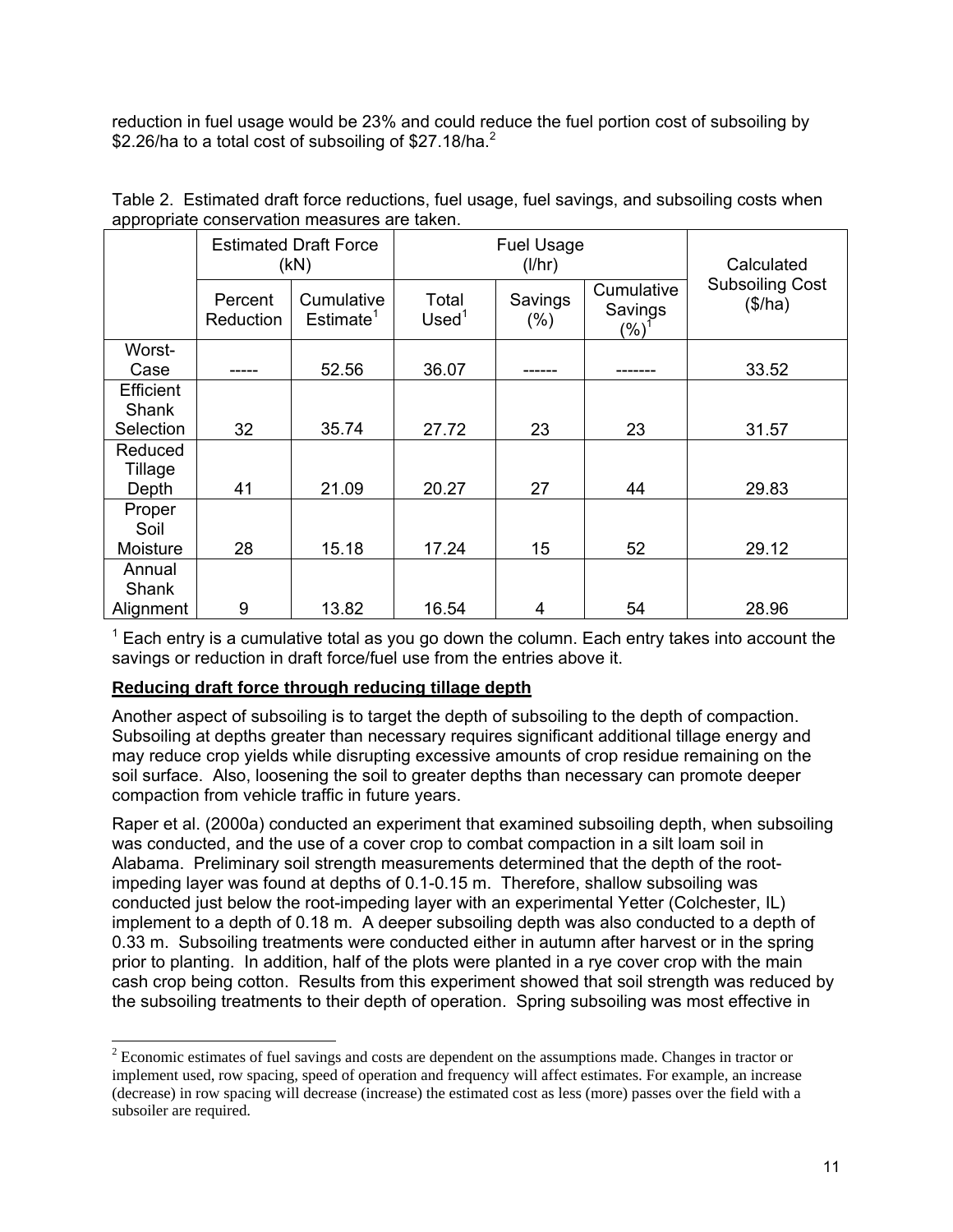reducing soil compaction throughout the growing season as compared to subsoiling conducted almost 12 months earlier. They found that subsoiling conducted to a depth of 0.18 m took 50% less energy than subsoiling conducted to a depth of 0.33 m. They also found that in 3 of the 4 years of the experiment, the highest yields in the plots were found with the shallow subsoiling treatment combined with the use of a cover crop. The concept of only supplying the necessary depth of subsoiling to the depth of compaction proved to be the best solution for obtaining maximum yields in this soil type.

In some cases, totally eliminating the use of a subsoiler may prove to be the best option. In the same experiment as previously discussed, Raper et al. (2000b), found that one of the most significant results of this experiment was that the use of a cover crop almost eliminated excessive soil strength in the soil profile during the growing season and increased cotton yields compared to no-tillage (figure 7). Increased soil moisture was found in the plots with cover crops due to increased infiltration and proper termination of cover crop growth in the spring prior to planting. Even though significant soil compaction was measured prior to starting the study, the use of a subsoiler proved to not significantly increase yields over the use of a cover crop.



Figure 7. Seed cotton yields showing the benefits afforded by the use of cover crops (from Raper et al., 2000b).

In a different soil type with an extremely variable soil, Raper et al. (2005a) conducted an experiment in a field located in southern Alabama over four years to evaluate whether the concept of site-specific subsoiling (tilling just deep enough to eliminate the hardpan layer) would reduce tillage draft and energy requirements and/or reduce crop yields. An initial set of soil strength measurements indicated that the depth of hardpan present in this field was extremely variable, but could be split into three distinct depth ranges; 0.15-0.25 m, 0.25-0.35 m, and 0.35 0.45 m. Subsoiling treatments were conducted using a John Deere 955 Row Crop Ripper equipped with 7-cm wide LASERRIP™ Ripper Points. A cover crop was also used to determine if similar benefits found in the silt loam soil in north Alabama would also be found in central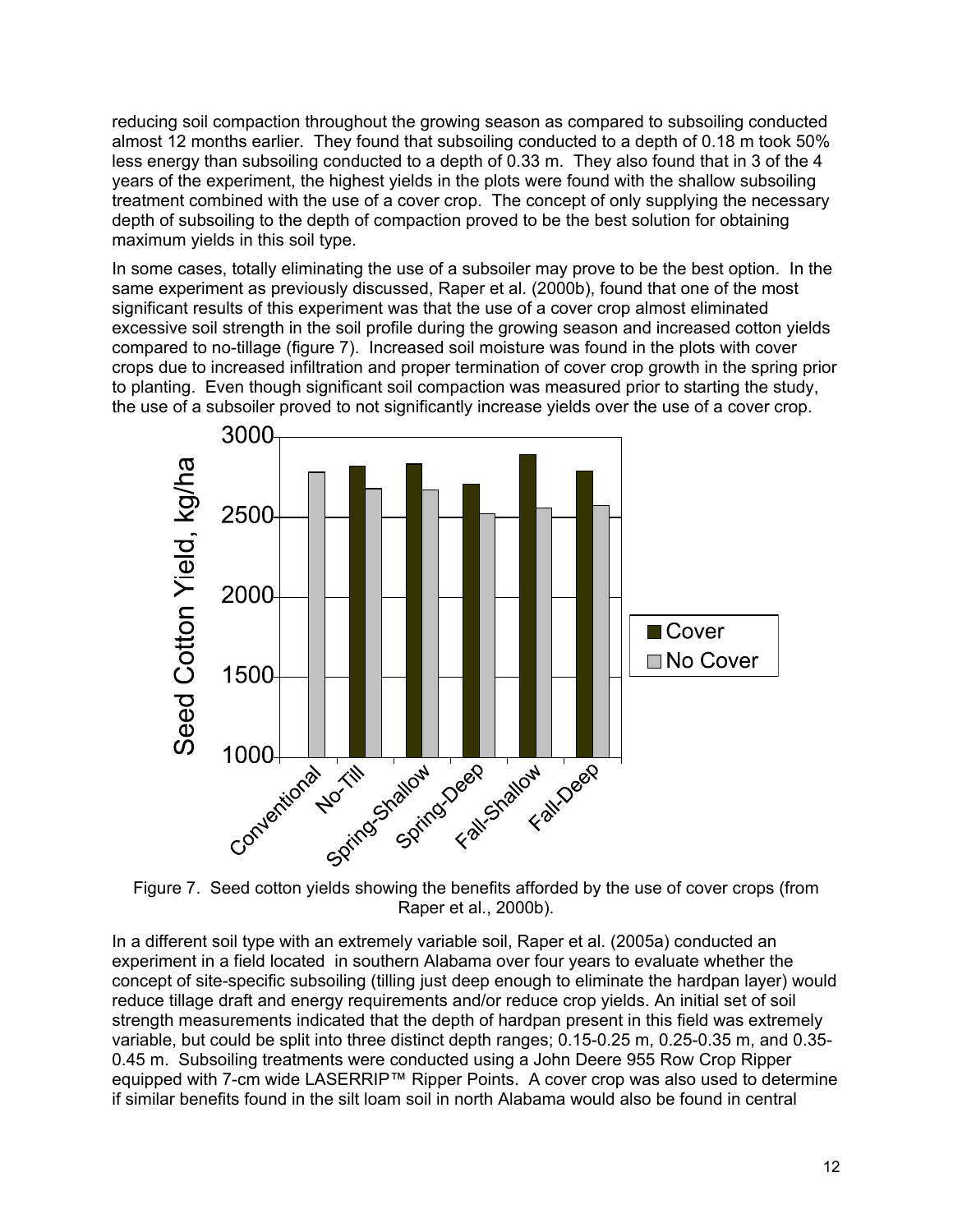Alabama on the Coastal Plains soil. Results from this study showed that similar corn yields were produced by site-specific subsoiling and by uniform deep subsoiling (figure 8). Both of these subsoiling treatments yielded greater than the no subsoiling treatment. The cover crop did not affect corn yield. In the shallow (0.25 m) and medium (0.35 m) hardpan soil condition, draft force was reduced by 55% and 28%, respectively, using site-specific subsoiling compared to uniform deep subsoiling at 0.45 m. In the shallow (0.25 m) and medium (0.35 m) hardpan soil condition, drawbar power was reduced by 47% and 17%, respectively, by site-specific subsoiling as compared to uniform deep subsoiling at 0.45 m.

Draft force was reduced by an average of 41% in the shallow and medium hardpan soil conditions which were the predominant soil conditions in the 8-ha field that was investigated by Raper et al. (2005a). Using the same assumptions and procedures as was previously used to estimate fuel savings from proper in-row subsoiler shank selection, an additional 27% savings in fuel usage could be realized by the use of site-specific subsoiling for a cumulative total of 43% savings in fuel usage (Table 2). The total cost of subsoiling would be further reduced to \$25.17/ha based on the additional fuel savings of \$2.01/ha.



Figure 8. Corn yield from site-specific subsoiling experiment conducted in Alabama on Coastal Plains soil (from Raper et al., 2005a).

## **Reducing energy through timing of subsoiling**

Soil strength varies considerably with moisture content. Likewise, the energy required for subsoiling also varies substantially with varying moisture content. Targeting the moisture content when soil strength is minimal could provide for decreased subsoiling energy.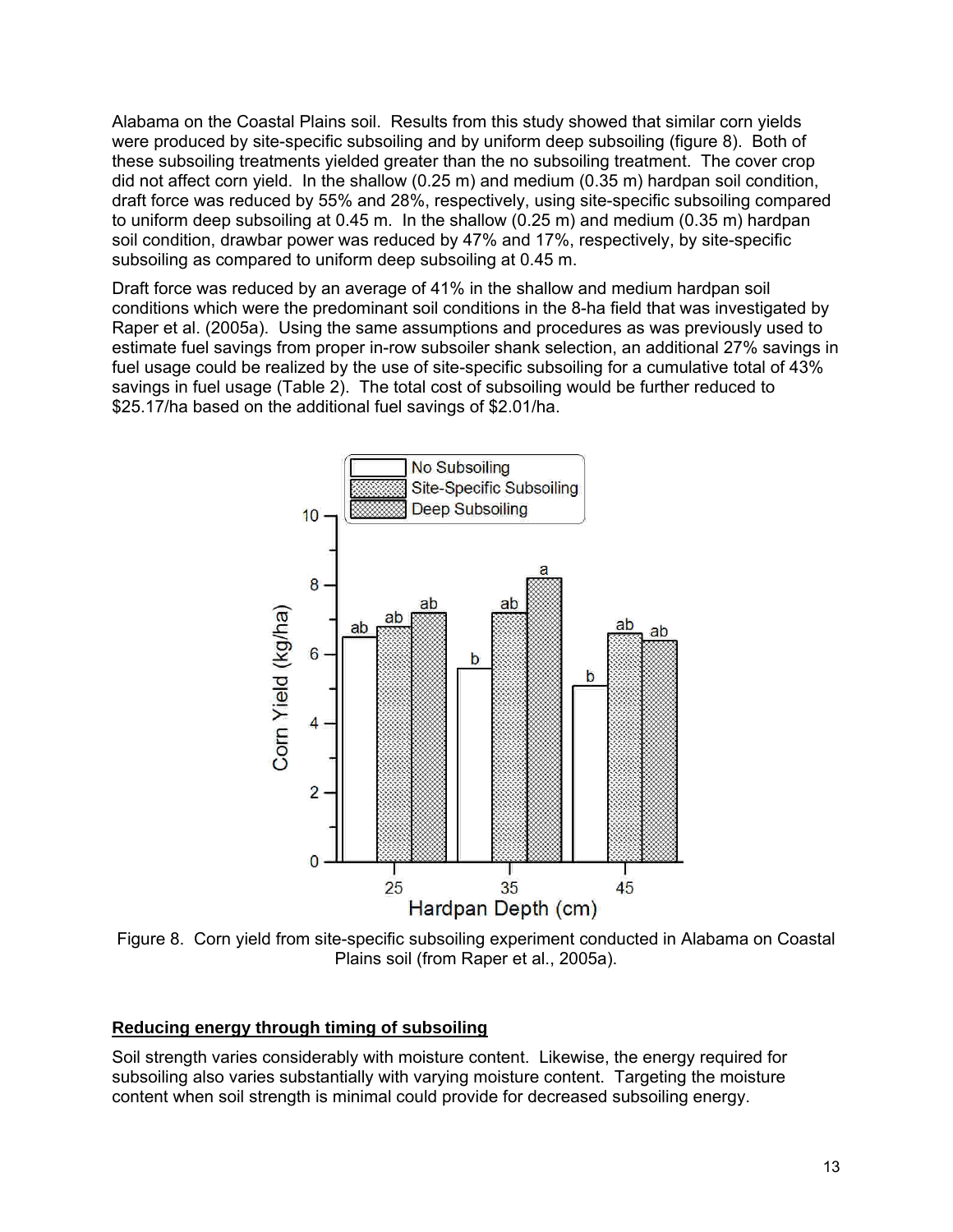Raper and Sharma (2004) evaluated the effect of moisture content on subsoiling energy and soil disruption on a sandy loam soil in a soil bin at the USDA-ARS National Soil Dynamics Laboratory in Auburn, Alabama. Subsoiling was conducted with two different shanks: a Deere and Co. straight shank used on the John Deere 955 row crop ripper and a Deere minimumtillage shank used on the John Deere 2100 minimum-till ripper. The depth of operation was 0.33 m. Results from this experiment showed that the draft and vertical subsoiling forces obtained from the 'very dry' soil condition were the largest (figure 9). However, this 'very dry' soil condition also produced the largest amount of above-ground disruption. The optimum soil condition for subsoiling occurred at the next soil moisture condition, which was dry but was not hydroscopic in nature. At the 'dry' soil moisture level, the draft forces were reduced by 25-32% which were not statistically different than any of the other soil moisture levels except for the 'very dry' soil moisture condition. The above-ground disruption was also reduced by 13% at this 'dry' soil condition as compared to the 'very dry' soil moisture level. The minimum-tillage subsoiler shank was found to require on average 33% increased draft force over the straight shank. However, the minimum-tillage shank was also found to reduce surface disturbance on average by 13%.

Assuming an average 28% reduction in draft force based on the results from Raper and Sharma (2004), estimations can be made using previously discussed procedures that indicate an additional reduction in 15% in fuel usage for proper moisture content and for a cumulative total of 52% savings in fuel usage using all previously suggested fuel saving strategies (Table 2). The total cost of subsoiling would be further reduced to \$24.35/ha based on the additional fuel savings of \$0.82/ha.



Figure 9. Draft force for a straight and a minimum-tillage shank used in a Norfolk sandy loam soil (from Raper and Sharma, 2004).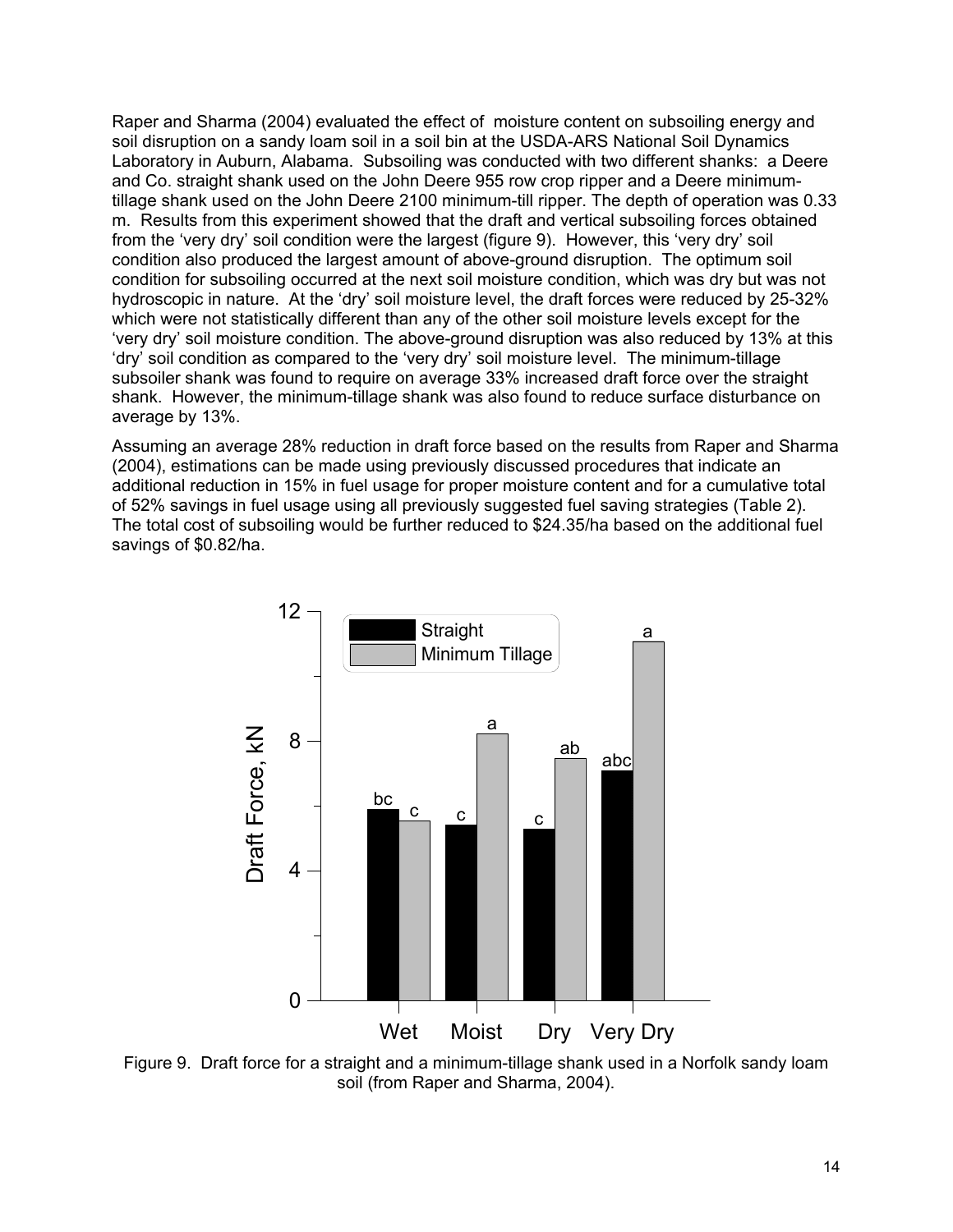#### **Reducing energy through annual shank alignment and controlled traffic**

Currently, subsoiling is practiced on a routine basis throughout the world. Many soils respond positively to subsoiling, with yield improvements normally being found. Tillage tools used for subsoiling vary widely and result in differences in residue remaining on the soil surface, draft force requirements, and belowground soil disruption. However, when soils are managed using controlled traffic systems that segregate vehicle traffic to certain areas of the field and rows are also kept within very close proximity of previous rows, in-row subsoiling may have longer lasting effects. Also, in-row subsoiling conducted in conjunction with controlled traffic may take reduced amounts of energy as compared to in-row subsoiling conducted in zones of the field where traffic may have been conducted or where the soil had not been previously loosened.

Raper et al. (2005b) used an RTK automatic-steering system that maintained vehicle traffic and in-row subsoiling treatments to within 2-3 cm accuracy to compare four subsoiler treatments in a 4-year experiment in a silt loam soil in Alabama. The subsoil treatments compared were (1) notill, (2) KMC in-row subsoiler, (3) Paratill™, and (4) Terratill™. The Paratill™ and Terratill™ were manufactured by Bigham Brothers Inc. (Lubbock, TX). The depth of subsoiling was set to be 0.33 m because the depth of compaction was found at a slightly shallower depth of 0.30 m. Autumn subsoiling was conducted in varied years to allow comparisons to be made between none, annual, biennial, and triennial treatments all in the same year. A rye cover crop was also used for all plots due the tremendous success realized in previous experiments with this cropping practice. Results showed that annual subsoiling (22.6 kN) reduced draft forces compared to biennial subsoiling (24.9 kN;  $P \le 0.002$ ) and triennial subsoiling (26.9 kN;  $P \le$ 0.001). Biennial subsoiling was also found to differ significantly from triennial subsoiling ( $P \leq$ 0.007) (figure 10). These results verify the results of Threadgill (1982) and Busscher et al. (1986) which advocated subsoiling on an annual basis to remove soil compaction and to improve crop yields.



Figure 10. Draft forces for 2003 showing differences in subsoiling implements and subsoiling frequency. Letters were used to indicate statistical differences ( $LSD<sub>0.1</sub>$ ) (from Raper et al. 2000b).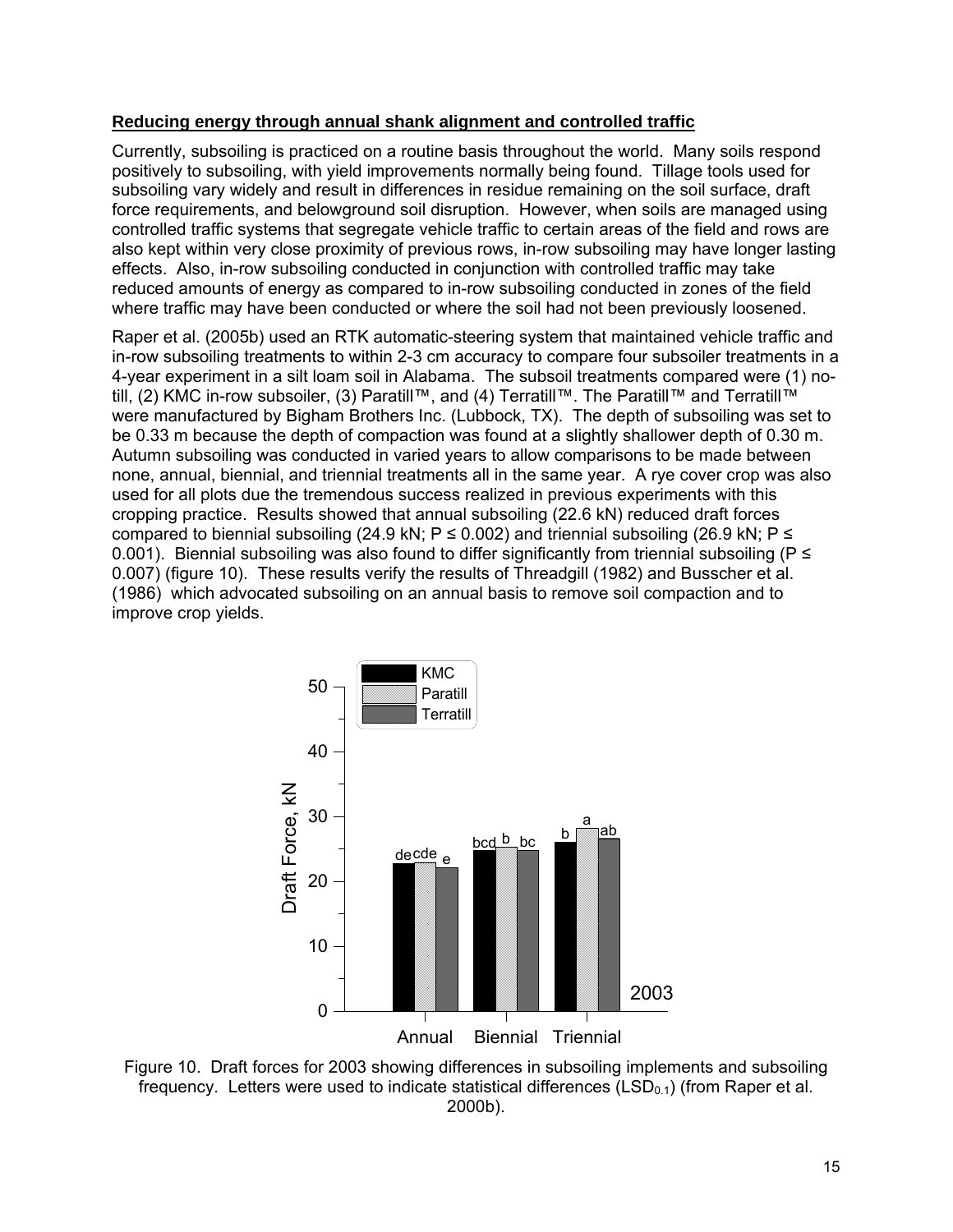From Raper et al. (2005b), we recognize that there is a 9% improvement in annual in-row subsoiling draft forces as compared to biennial in-row subsoiling or a 16% improvement in annual in-row subsoiling draft forces as compared to triennial in-row subsoiling (Table 2). Assuming the conservative value of a 9% improvement in draft forces, estimations can be made using previously discussed procedures that indicate an additional reduction in 4% in fuel usage using controlled traffic and shank alignment for a cumulative total of 54% savings in fuel usage using all previously suggested fuel saving strategies. The total cost of subsoiling would be further reduced to \$24.16/ha based on the additional fuel savings of \$0.19/ha.

## **SUMMARY**

The literature is replete with studies that indicate that in-row subsoiling is a valuable production practice that can loosen compacted soil profiles, increase infiltration, reduce runoff, and in most cases also increase crop yield. However, subsoiling does require a significant amount of energy to disrupt compacted soil profiles. Every opportunity should be used to examine where savings can be found during the subsoiling operation. Several methods can be employed to reduce the amount of energy required to subsoil in conservation systems. These include the following:

- Selecting inclined shanks or bentleg shanks that minimize energy requirements while minimally disturbing the soil surface and are equally efficient at various depths of operation. It is estimated that draft savings of 33% and fuel savings of 23% can be achieved with this suggestion.
- Only subsoil to the depth necessary to remove soil compaction. Subsoiling deeper than necessary wastes energy while potentially reducing your crop's yield. Southeastern U.S. fields are especially variable and knowledge about the field's variability can allow shallower subsoiling depths to be used in certain areas of the field. It is estimated that draft savings of 41% and fuel savings of 27% can achieved with this suggestion.
- Subsoil only when the soil is not in an extremely dry state. This prevents excessive energy requirements and surface soil disruption. It is estimated that draft savings of 28% and fuel savings of 15% can achieved with this suggestion.
- Use controlled traffic concepts to ensure alignment of rows and subsoiled zones. It is estimated that draft savings of 9% and fuel savings of 4% can achieved with this suggestion.
- The four energy and fuel saving strategies suggested by the authors can assist with reducing the fuel necessary for subsoiling by as much as 54% using cost information from 2005. The fuel portion of the cost of subsoiling is approximately 33% without energy-saving strategies but can be reduced to less than 19% of the total cost of subsoiling. The estimated cost of in-row subsoiling can be reduced from \$29.44/ha to \$24.16/ha which is a savings of \$5.28/ha.

Even though it is possible to subsoil a field to remove compaction, care should be exercised before this potentially expensive operation is performed. Once soil is subsoiled, it easily recompacts if traffic is applied in the same area. Research indicates that two passes of a tractor in the subsoiled area will cause the soil to return to its previous state prior to subsoiling (Blackwell et al., 1989). If traffic is controlled, however, the benefits of subsoiling can be longlasting and beneficial to crops and soil.

#### **REFERENCES**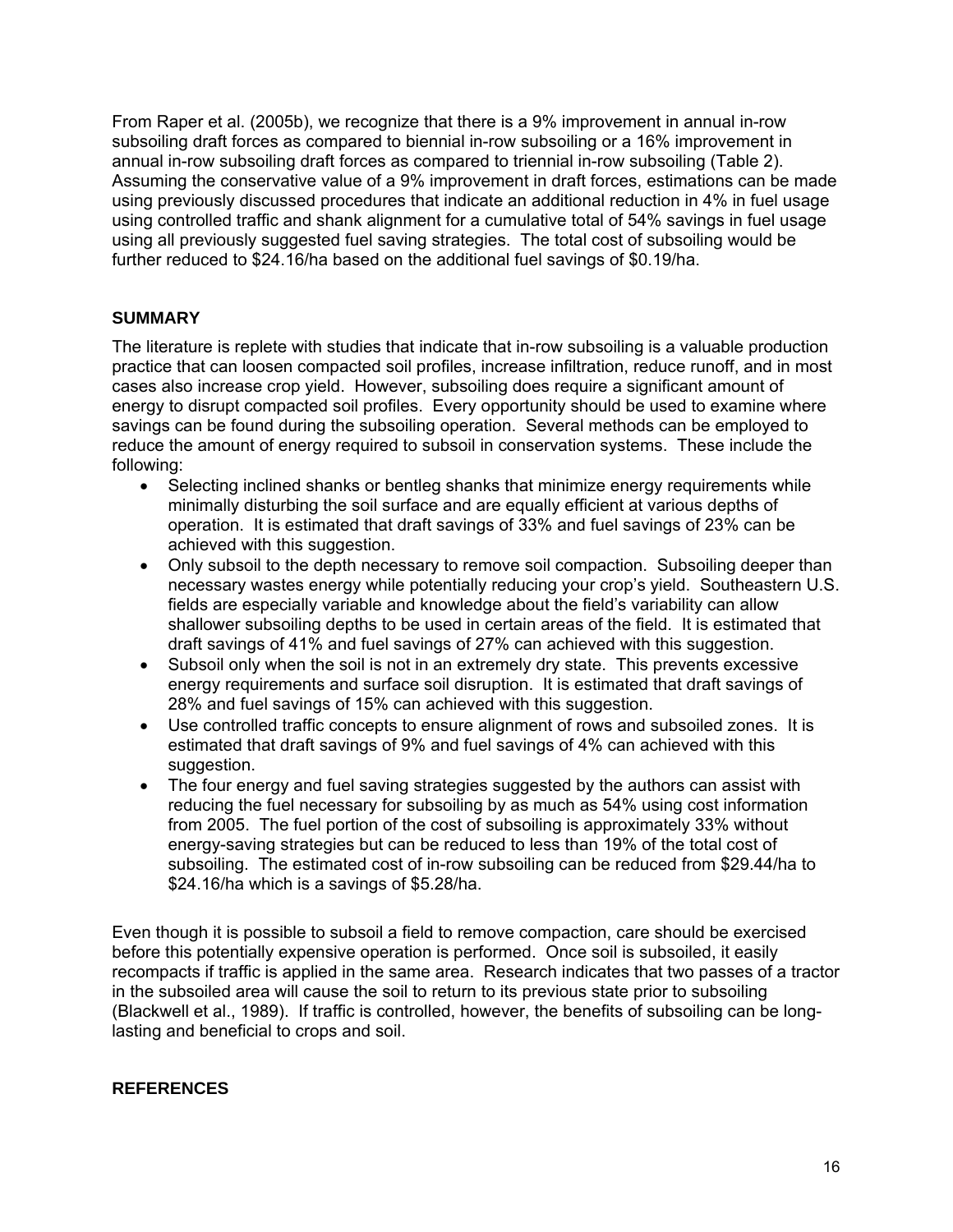- *ASAE Standards, 45th Edition.* 1999. EP291.2: Terminology and definitions for soil tillage and soil-tool relationships. St. Joseph, Mich.: ASAE.
- Baumhardt, R.L., and O.R. Jones. 2002. Residue management and paratillage effects on some soil properties and rain infiltration. *Soil Till. Res.* 65(1-2):19-27.
- Blackwell, P.S., N.S. Jayawardane, J. Blackwell, R. White, and R. Horn. 1989. Evaluation of soil recompaction by transverse wheeling of tillage slots. *Soil Sci. Soc. Am. J.* 53(1):11-15.
- Box, J., and G.W. Langdale. 1984. The effects of in-row subsoil tillage and soil water on corn yields in the Southeastern coastal plain of the United States. *Soil Till. Res.* 4(1):67-78.
- Busscher, W.J., and P.J. Bauer. 2003. Soil strength, cotton root growth, and lint yield in a southeastern USA coastal loam sand. *Soil Till. Res.* 74(2):151-159.
- Busscher, W.J., D.L. Karlen, R.E. Sojka, and K.P. Burnham. 1988. Soil and plant response to three subsoiling implements. *Soil Sci. Soc. Am. J.* 52804-809.
- Busscher, W.J., R.E. Sojka, and C.W. Doty. 1986. Residual effects of tillage on Coastal Plain soil strength. *Soil Sci.* 141144-148.
- Camp, C.R., and E.J. Sadler. 2002. Irrigation, deep tillage, and nitrogen management for a corn-soybean rotation. *Trans. ASAE* 45(3):601-608.
- Campbell, R.B., D.C. Reicosky, and C.W. Doty. 1974. Physical properties and tillage of Paleudults in the southeastern Coastal Plains. *J. Soil Water Cons.* 29(5):220-224.
- Clark, R.L., D.E. Radcliffe, G.W. Langdale, and R.R. Bruce. 1993. Soil strength and water infiltration as affected by paratillage frequency. *Trans. ASAE* 36(5):1301-1305.
- Coates, W. 1997. Minimum tillage systems for irrigated cotton: is subsoiling necessary? *Applied Eng. Agric.* 13(2):175-179.
- Ekwue, E.I., and R.J. Stone. 1995. Organic matter effects on the strength properties of compacted agricultural soils. *Trans. ASAE* 38(2):357-365.
- Gill, W.R., and G.E. Vanden Berg. 1966. Design of tillage tools. In *Soil dynamics in tillage and traction,* pp. 211-297. W. R. Gill, and G.E. Vanden Berg, ed. Auburn, AL.: USDA.
- Hudson, B.D. 1994. Soil organic matter and available water capacity. *J. Soil Water Cons.*  49(2):189-194.
- Leviticus, L.I., L.L. Bashford, R.D. Grisso, and M.F. Kocher. 1995. Nebraska OECD Tractor Test 1690 - Summary 176 - John Deere 8300 Diesel. Lincoln, Neb.: Tractor Testing Laboratory, University of Nebraska.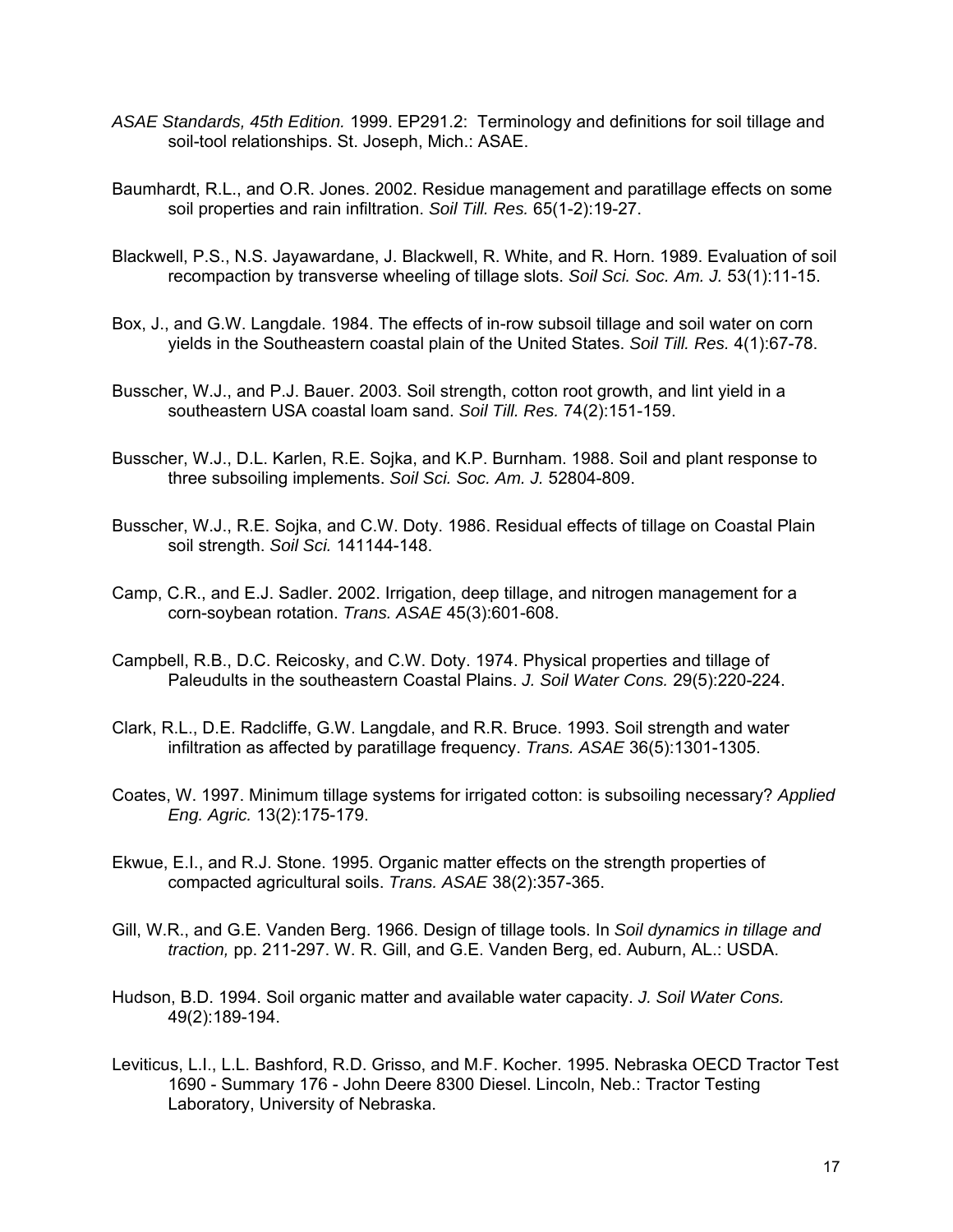- Mississippi State University Department of Agricultural Economics. 2006. Cotton 2006 Planning Budgets. 2005-01. Mississippi State University, MS:
- Mullins, G.L., C.H. Burmester, and D.W. Reeves. 1997. Cotton response to in-row subsoiling and ptassium fertilizer placement in Alabama. *Soil Till. Res.* 40(3-4):145-154.
- Nichols, M.L., and C.A. Reaves. 1958. Soil reaction: to subsoiling equipment. *Agr. Eng.*  39(6):340-343.
- Raper, R.L. 2002. Force requirements and soil disruption of straight and bentleg subsoilers for conservation tillage systems. ASAE Paper No. 02-1139. St. Joseph, Mich.: ASAE.
- Raper, R.L. 2004. Selecting subsoilers to reduce soil compaction and minimize residue burial. In *Proc. Session IV of 2004-CIGR International Conference, 135-143. Beijing, China:*
- Raper, R.L. 2005. Subsoiler shapes for site-specific tillage. *Applied Eng. Agric.* 21(1):25-30.
- Raper, R.L., D.W. Reeves, C.H. Burmester, and E.B. Schwab. 2000a. Tillage depth, tillage timing, and cover crop effects on cotton yield, soil strength, and tillage energy requirements. *Applied Eng. Agric.* 16(4):379-385.
- Raper, R.L., D.W. Reeves, and E. Burt. 1998. Using in-row subsoiling to minimize soil compaction caused by traffic. *J. Cotton Sci.* 2(3):130-135.
- Raper, R.L., D.W. Reeves, E. Burt, and H.A. Torbert. 1994. Conservation tillage and traffic effects on soil condition. *Trans. ASAE* 37(3):763-768.
- Raper, R.L., D.W. Reeves, E.B. Schwab, and C.H. Burmester. 2000b. Reducing soil compaction of Tennessee Valley soils in conservation tillage systems. *J. Cotton Sci.* 4(2):84-90.
- Raper, R.L., D.W. Reeves, J.N. Shaw, E. vanSanten, and P.L. Mask. 2005a. Using site-specific subsoiling to minimize draft and optimize corn yields. *Trans. ASAE* 48(6):2047-2052.
- Raper, R.L., E.B. Schwab, K.S. Balkcom, C.H. Burmester, and D.W. Reeves. 2005b. Effect of annual, biennial, and triennial in-row subsoiling on soil compaction and cotton yield in Southeastern U.S. silt loam soils. *Applied Eng. Agric.* 21(3):337-343.
- Raper, R.L., and A.K. Sharma. 2004. Soil moisture effects on energy requirements and soil disruption of subsoiling a coastal plains soil. *Trans. ASAE* 47(6):1899-1905.
- Reicosky, D.C., D.K. Cassel, R.L. Blevins, W.R. Gill, and G.C. Naderman. 1977. Conservation tillage in the Southeast. *J. Soil Water Cons.* 32(1):13-19.
- Schwab, E.B., D.W. Reeves, C.H. Burmester, and R.L. Raper. 2002. Conservation tillage systems for cotton in the Tennessee Valley. *Soil Sci. Soc. Am. J.* 66(2):569-577.